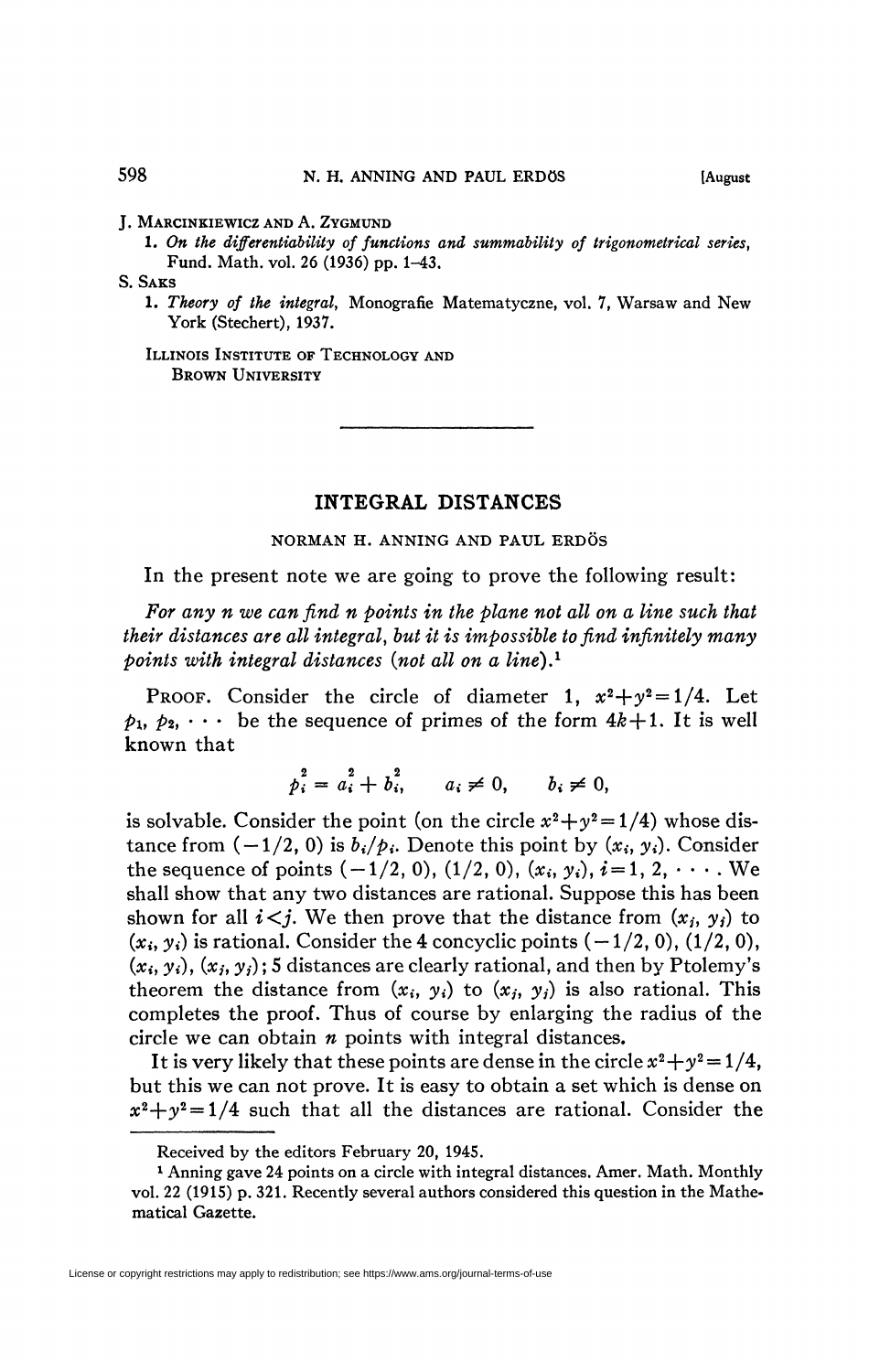point  $x_1$  whose distance from  $(-1/2, 0)$  is  $3/5$ ; the distance from  $(0, 1/2)$  is of course 4/5. Denote  $(-1/2, 0)$  by  $P_1$ ,  $(1/2, 0)$  by  $P_2$ , and let  $\alpha$  be the angle  $P_2P_1X_1$ ,  $\alpha$  is known to be an irrational multiple of  $\pi$ . Let  $x_i$  be the point for which the angle  $P_1P_2X_i$  equals  $i\alpha$ ; the points  $X_i$  are known to be dense on the circle  $X^2 + y^2 = 1/2$ , and all distances between  $x_i$  and  $x_j$  are rational because if sin  $\alpha$  and cos  $\alpha$  are rational, clearly sin  $i\alpha$  and  $\cos i\alpha$  are also rational.

To give another configuration of *n* points with integral distances, let *m 2* be an odd number with *d* divisors, and put

$$
m^2 = x_i^2 - y_i^2.
$$

This equation has clearly *d* solutions. Consider now the points

$$
(m, 0), \quad (0, y_i) \quad i = 1, 2, \cdots.
$$

It is immediate that all the distances are integral.

These configurations are all of very special nature. Several years ago Ulam asked whether it is possible to find a dense set in the plane such that all the distances are rational. We do not know the answer.

Now we prove that we cannot have infinitely many points  $P_1, P_2, \cdots$  in the plane not all on a line with all the distances  $P_i P_j$ being integral.

First we show that no line *L* can contain infinitely many points  $Q_1, Q_2, \cdots$ . Let *P* be a point not on *L*,  $Q_i$  and  $Q_j$  two points very far away from *P* and very far from each other. Put  $d(PQ_i)=a$ ,  $d(O_iO_i) = b, d(PO_i) = c.$  ( $d(A, B)$ ) denotes the distance from *A* to *B*.)

$$
(1) \t c \leq a+b-1.
$$

Let  $Q_iR$  be perpendicular to  $PQ_i$ . We have

$$
a < d(PR) + (d(Q_iR))^2/d(PR), \qquad b < d(Q_jR) + (d(Q_iR))^2/d(Q_jR).
$$

Thus from (1)

$$
(d(Q_iR))^2\left(\frac{1}{d(PR)}+\frac{1}{d(Q_jR)}\right)>1
$$

which is clearly false for  $a$  and  $b$  sufficiently large.  $(d(Q_iR))$  is clearly less than the distance of P from L.) This completes the proof.

There clearly exists a direction  $P_1X$  such that in every angular neighborhood of  $P_1X$  there are infinitely many  $P_i$ .

Let  $P_2$  be a point not on the line  $P_1X$ .

Denote the angle  $XP_1P_2$  by  $\alpha$ ,  $0 < \alpha < \pi$ . Evidently the  $P_i$  cannot form a bounded set. Let  $Q$  be one of the  $P_i$  sufficiently far away from